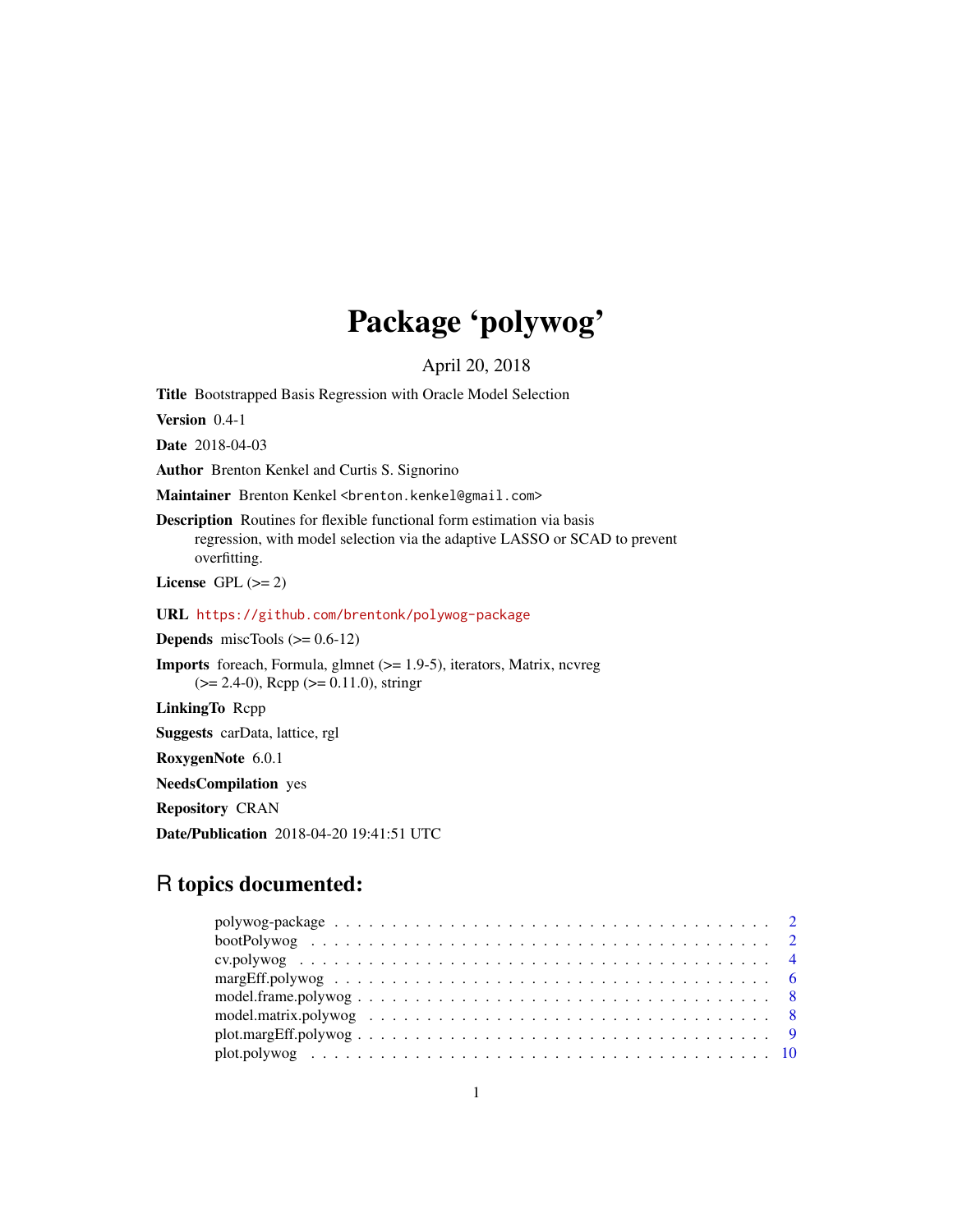# <span id="page-1-0"></span>2 bootPolywog

| Index |  |  |  |  |  |  |  |  |  |  |  |  |  |  |  |  |  |
|-------|--|--|--|--|--|--|--|--|--|--|--|--|--|--|--|--|--|
|       |  |  |  |  |  |  |  |  |  |  |  |  |  |  |  |  |  |
|       |  |  |  |  |  |  |  |  |  |  |  |  |  |  |  |  |  |

polywog-package *Bootstrapped basis regression with oracle model selection*

#### **Description**

A package for flexible functional form estimation via bootstrapped basis regression with oracle model selection. This version of the software should be considered in beta. For bug reports and feature requests, please email Brenton Kenkel (<brenton.kenkel@gmail.com>) or file an issue at <https://github.com/brentonk/polywog-package/issues>.

#### Acknowledgements

We are grateful to Tyson Chatangier for many helpful suggestions about an earlier version of the package. We also thank the Wallis Institute of Political Economy and the Theory and Statistics Research Lab at the University of Rochester for financial support during the writing of the package.

### References

Brenton Kenkel and Curtis S. Signorino. 2012. "A Method for Flexible Functional Form Estimation: Bootstrapped Basis Regression with Variable Selection." Typescript, University of Rochester.

<span id="page-1-1"></span>bootPolywog *Bootstrap a fitted polywog model*

#### <span id="page-1-2"></span>Description

Nonparametric bootstrap of the [polywog](#page-11-1) regression procedure. Can be run on a fitted model of class "polywog", or within the original procedure via the boot argument. The function control.bp can be used to pass options to bootPolywog when bootstrapping within [polywog](#page-11-1).

#### Usage

```
bootPolywog(model, nboot = 100, .parallel = FALSE, reuse.lambda = FALSE,
  reuse.penwt = FALSE, nlambda = 100, lambda.min.ratio = 1e-04,
  nfolds = 10, thresh = NULL, maxit = NULL, maxtries = 1000,
 min.prop = 0, report = FALSE, .matrixOnly = FALSE)
control.bp(.parallel = FALSE, reuse.lambda = FALSE, reuse.penwt = FALSE,
  nlambda = 100, lambda.min.ratio = 1e-04, nfolds = 10, thresh = NULL,
 maxit = NULL, maxtries = 1000, min.prop = 0, report = FALSE)
```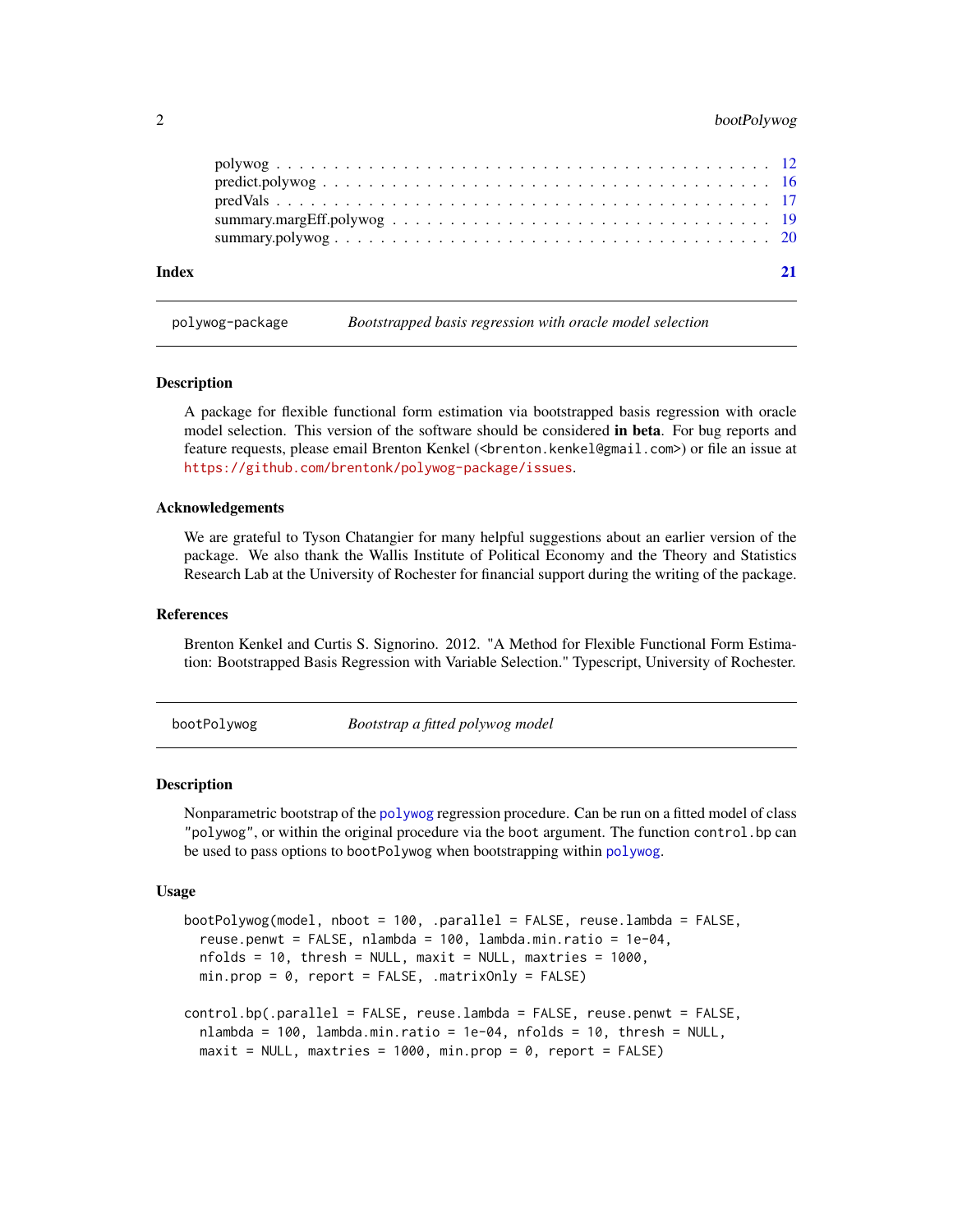# <span id="page-2-0"></span>bootPolywog 3

## Arguments

| model            | a fitted model of class "polywog", typically the output of polywog or the "polywog. fit"<br>element of the output of cv.polywog.                                                                                                                                                                                |
|------------------|-----------------------------------------------------------------------------------------------------------------------------------------------------------------------------------------------------------------------------------------------------------------------------------------------------------------|
| nboot            | number of bootstrap iterations.                                                                                                                                                                                                                                                                                 |
| .parallel        | logical: whether to perform computations in parallel using a backend registered<br>with foreach.                                                                                                                                                                                                                |
| reuse.lambda     | logical: whether to use the penalization parameter from the original fit (TRUE),<br>or to cross-validate within each iteration (FALSE, default).                                                                                                                                                                |
| reuse.penwt      | logical: whether to use the penalty weights from the original fit (TRUE), or to<br>re-calculate them within each iteration (FALSE, default).                                                                                                                                                                    |
| nlambda          | number of values of the penalty factor to examine in cross-validation, as in<br>polywog.                                                                                                                                                                                                                        |
| lambda.min.ratio |                                                                                                                                                                                                                                                                                                                 |
|                  | ratio of the smallest value of the penalty factor to the largest, as in polywog.                                                                                                                                                                                                                                |
| nfolds           | number of cross-validation folds to use.                                                                                                                                                                                                                                                                        |
| thresh           | convergence threshold, as in polywog. If NULL, use the same value as in the<br>original model.                                                                                                                                                                                                                  |
| maxit            | iteration limit for fitting, as in polywog. If NULL, use the same value as in the<br>original model.                                                                                                                                                                                                            |
| maxtries         | maximum number of attempts to generate a bootstrap sample with a non-collinear<br>model matrix (often problematic with lopsided binary regressors) before stop-<br>ping and issuing an error message.                                                                                                           |
| min.prop         | for models with a binary response variable, minimum proportion of non-modal<br>outcome to ensure is included in each bootstrap iteration (for example, set min. prop = $\theta$ . 1<br>to throw out any bootstrap iteration where less than 10 percent or more than 90<br>percent of the observations are 1's). |
| report           | logical: whether to print a status bar. Not available if .parallel = TRUE.                                                                                                                                                                                                                                      |
| .matrixOnly      | logical: whether to return just the matrix of bootstrap coefficients (TRUE), or the<br>originally supplied model with the bootstrap matrix as the boot. matrix element<br>(FALSE, default).                                                                                                                     |

# Details

Parallel computation via the .parallel argument requires registation of a backend for [%dopar%](#page-0-0), as in [polywog](#page-11-1). In the case of bootPolywog, bootstrap fitting is carried out in parallel, while crossvalidation to choose the penalization factor (assuming reuse.lambda = FALSE) is carried out sequentially within each iteration.

# Value

If .matrixOnly = FALSE, the returned object is model with the bootstrap matrix included as its boot.matrix element. If .matrixOnly = TRUE, just the matrix is returned. In either case, the bootstrap matrix is a sparse matrix of class ["dgCMatrix"](#page-0-0).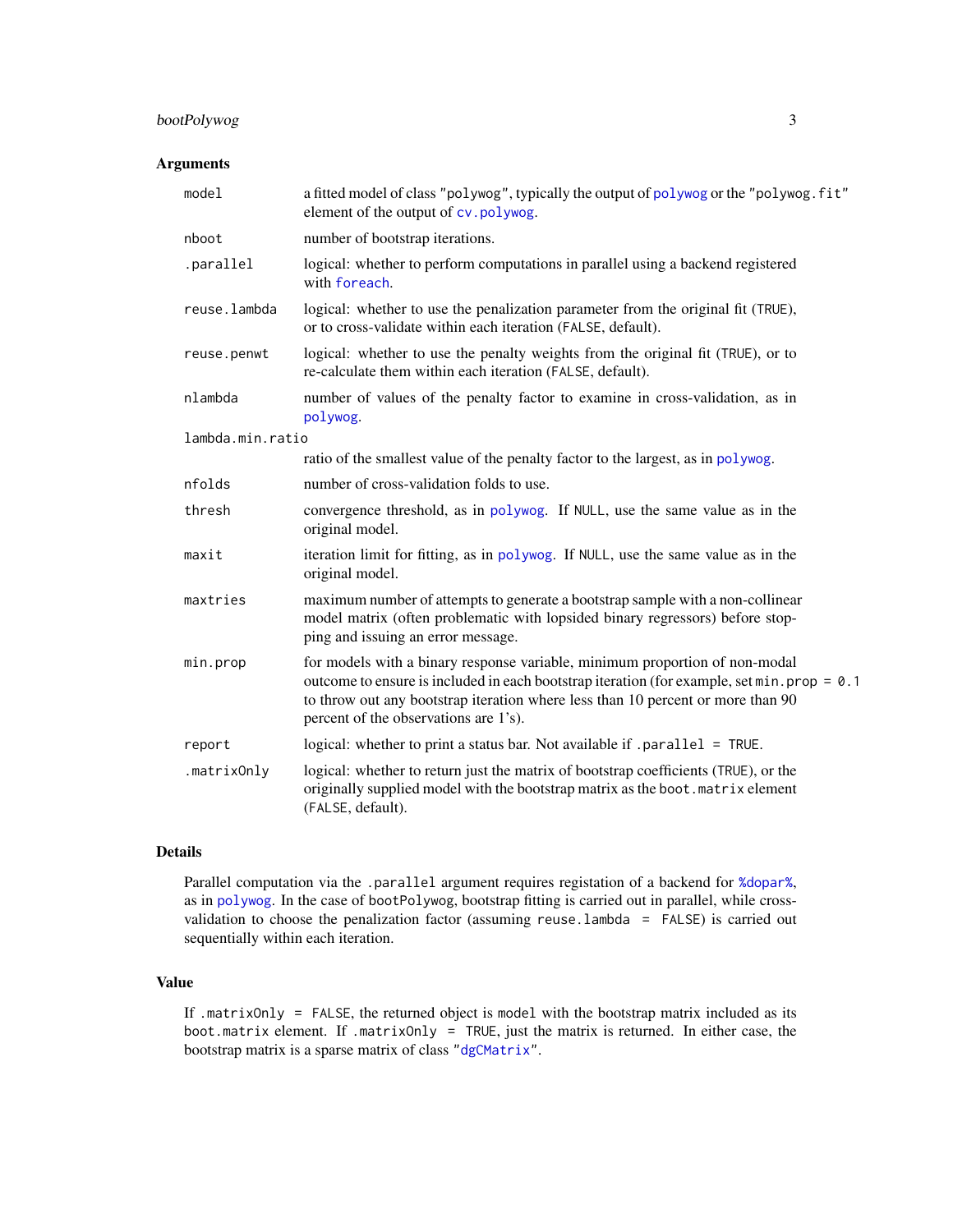#### <span id="page-3-0"></span>Author(s)

Brenton Kenkel and Curtis S. Signorino

#### Examples

```
## Using occupational prestige data
data(Prestige, package = "carData")
Prestige <- transform(Prestige, income = income / 1000)
## Fit a polywog model without bootstrapping
## (note: using low convergence threshold to shorten computation time of the
## example, *not* recommended in practice!)
fit1 <- polywog(prestige ~ education + income + type,
                data = Prestige,
                degree = 2,
                thresh = 1e-4)
summary(fit1)
## Bootstrap the fitted model
fit2 <- bootPolywog(fit1, nboot = 5)
summary(fit2)
## Example of parallel processing on Mac/Unix via 'doMC'
## Not run:
library(doMC)
registerDoMC()
fit2 <- bootPolywog(fit1, nboot = 100, .parallel = TRUE)
## End(Not run)
## Example of parallel processing on Windows via 'doSMP'
## Not run:
library(doSMP)
w <- startWorkers()
registerDoSMP(w)
fit2 <- bootPolywog(fit1, nboot = 100, .parallel = TRUE)
stopWorkers(w)
## End(Not run)
```
<span id="page-3-1"></span>cv.polywog *Cross-validation of polynomial degree and penalization factor*

### Description

k-fold cross-validation to select the polynomial degree and penalization factor for a [polywog](#page-11-1) model.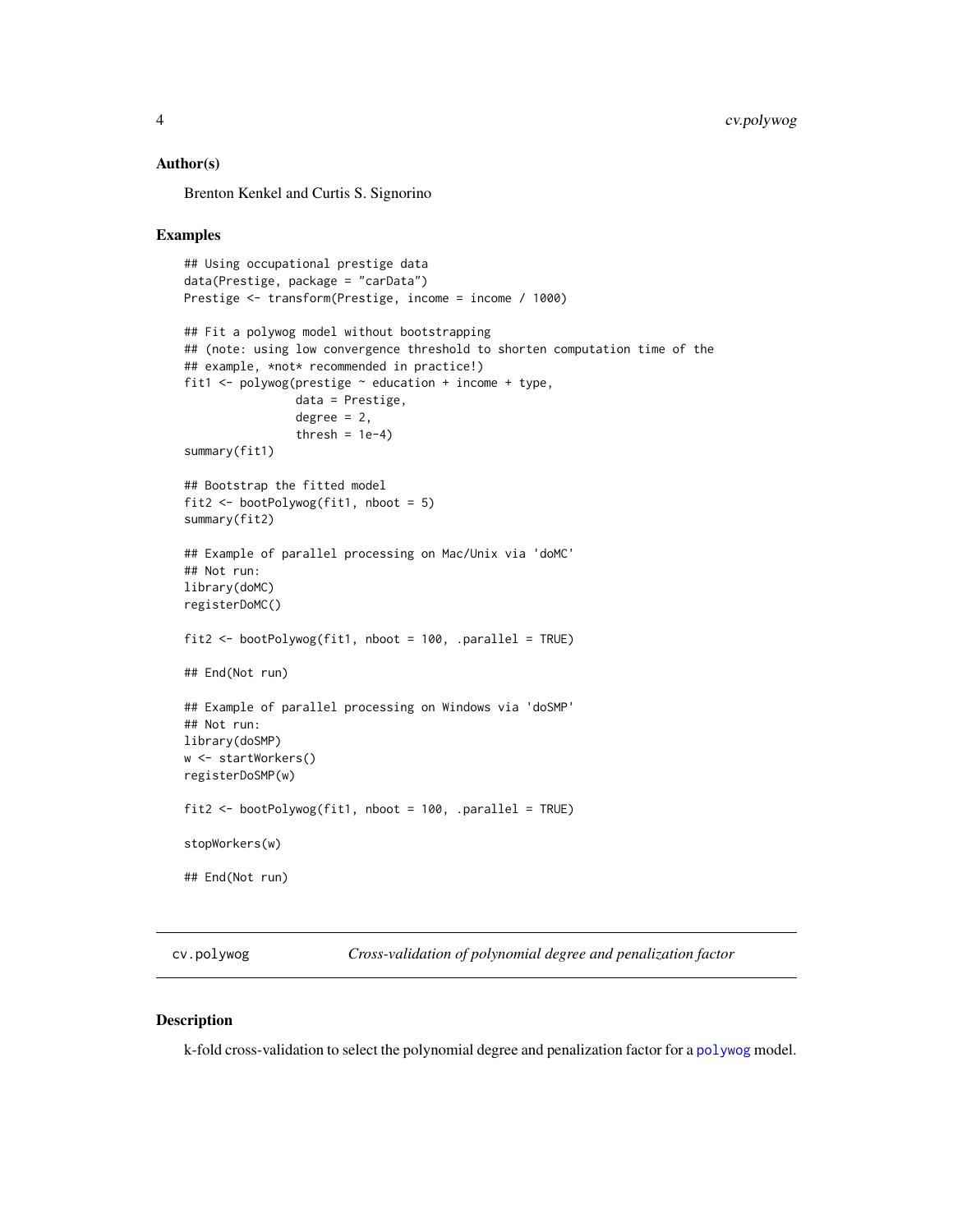# <span id="page-4-0"></span>cv.polywog 5

#### Usage

 $cv.polywog(formula, ..., degrees.cv = 1:3, nfolds = 10, model = TRUE,$  $X = FALSE, y = FALSE)$ 

#### Arguments

| formula    | model formula specifying the response and input variables.                                                                                                                                  |
|------------|---------------------------------------------------------------------------------------------------------------------------------------------------------------------------------------------|
| $\ddots$   | other arguments to be passed to polywog. Arguments related to the bootstrap<br>will be ignored, as bootstrapping must be performed separately.                                              |
| degrees.cv | vector of polynomial degrees to examine via cross-validation.                                                                                                                               |
| nfolds     | number of folds to use in cross-validation.                                                                                                                                                 |
| model      | logical: whether to include the model frame in the "polywog" object included<br>in the output.                                                                                              |
| Χ          | logical: whether to include the raw model matrix (i.e., the matrix of input vari-<br>ables prior to taking their polynomial expansion) in the "polywog" object in-<br>cluded in the output. |
| у          | logical: whether to include the response variable in the "polywog" object in-<br>cluded in the output.                                                                                      |

#### Details

When fitting with method = "scad", different fold assignments are used for each polynomial degree specified, because [cv.ncvreg](#page-0-0) does not allow for custom fold assignments. This may affect the accuracy of the estimated cross-validation error for each degree. When method = "scad", the calls to [polywog](#page-11-1) made by cv.polywog will issue warnings that the foldid argument is being ignored.

# Value

An object of class "cv.polywog", a list containing:

- results A table of each degree tested, the optimal penalization factor  $\lambda$  for that degree, and its cross-validation error.
- degree.min The polynomial degree giving the lowest cross-validation error.
- polywog.fit A [polywog](#page-11-1) model, fit at the polynomial degree giving the lowest cross-validation error.

Because the returned object contains the fitted polywog model for the optimal degree, no additional runs of [polywog](#page-11-1) are necessary to estimate coefficients or the penalization factor  $\lambda$ . However, bootstrap results must be obtained by running [bootPolywog](#page-1-1) on the "polywog.fit" element of the returned object, as in the examples below.

# Author(s)

Brenton Kenkel and Curtis S. Signorino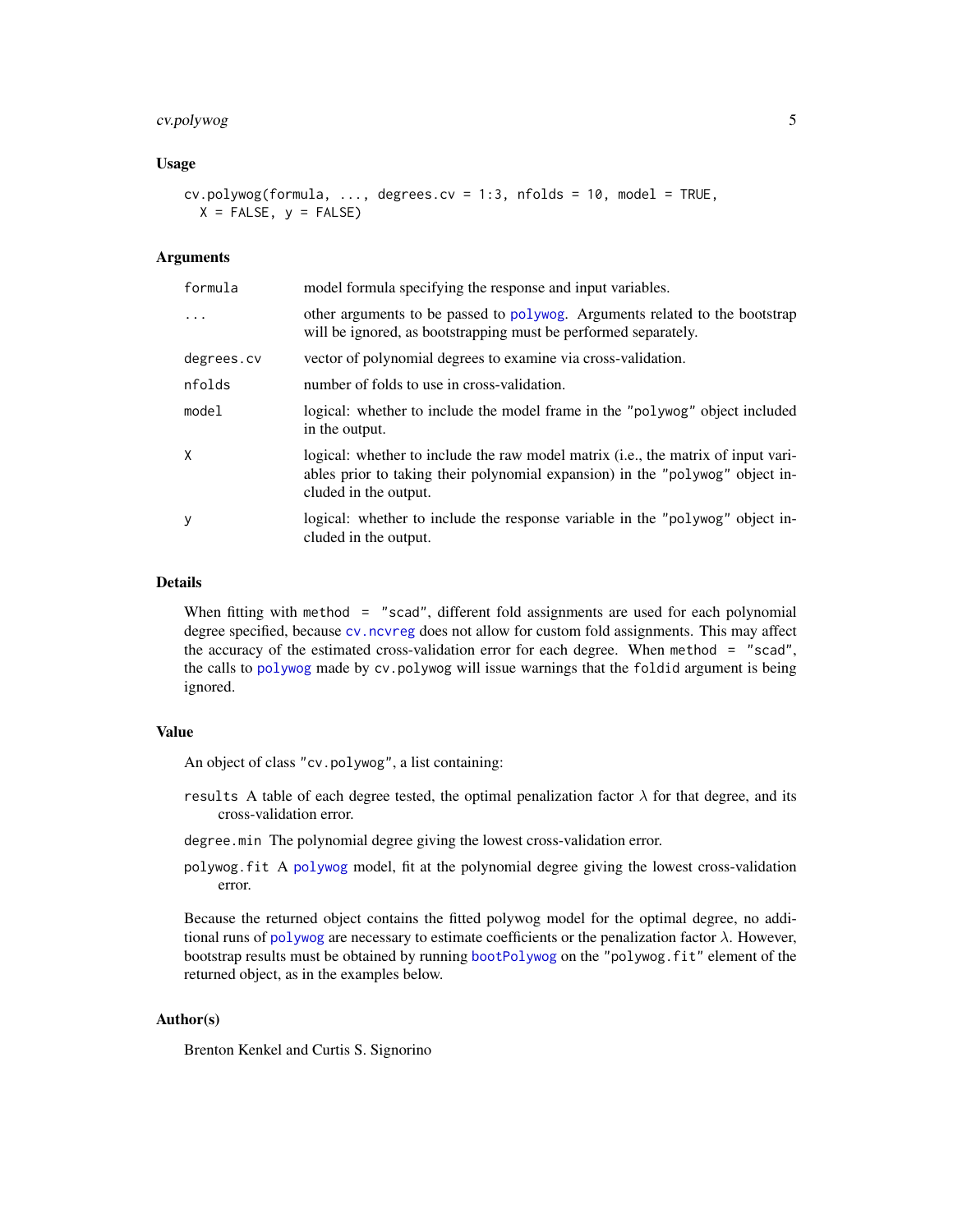#### Examples

```
## Using occupational prestige data
data(Prestige, package = "carData")
Prestige <- transform(Prestige, income = income / 1000)
## Examine degrees 1 through 4
## (note: using low convergence threshold to shorten computation time of the
## example, *not* recommended in practice!)
set.seed(39)
cv1 \leq cv.polywog(prestige \sim education + income + type,
                  data = Prestige,
                  degrees.cv = 1:4,
                  nfolds = 10,thresh = 1e-4)
print(cv1)
## Extract best model and bootstrap
fit1 <- cv1$polywog.fit
fit1 <- bootPolywog(fit1, nboot = 5)
summary(fit1)
```
<span id="page-5-1"></span>margEff.polywog *Marginal effects for polywog models*

## Description

Computes average and observationwise marginal effects from a fitted [polywog](#page-11-1) model.

#### Usage

```
## S3 method for class 'polywog'
margEff(object, xvar = NULL, drop = FALSE, ...)
```
# Arguments

| object   | a fitted model of class "polywog", typically the output of polywog. The object<br>must have a model element, meaning it was fit with model = TRUE. |
|----------|----------------------------------------------------------------------------------------------------------------------------------------------------|
| xvar     | a character string containing the name of a raw input variable (from object \$varNames).<br>Partial matches are allowed.                           |
| drop     | logical: whether to convert one-column matrices in the output to vectors.                                                                          |
| $\cdots$ | other arguments, currently ignored.                                                                                                                |

# Details

For input variables that are binary, logical, or factors, margEff.polywog computes a first difference with comparison to a reference category. All other variables are treated as continuous: the function computes the partial derivative of the fitted value with respect to the selected variable.

<span id="page-5-0"></span>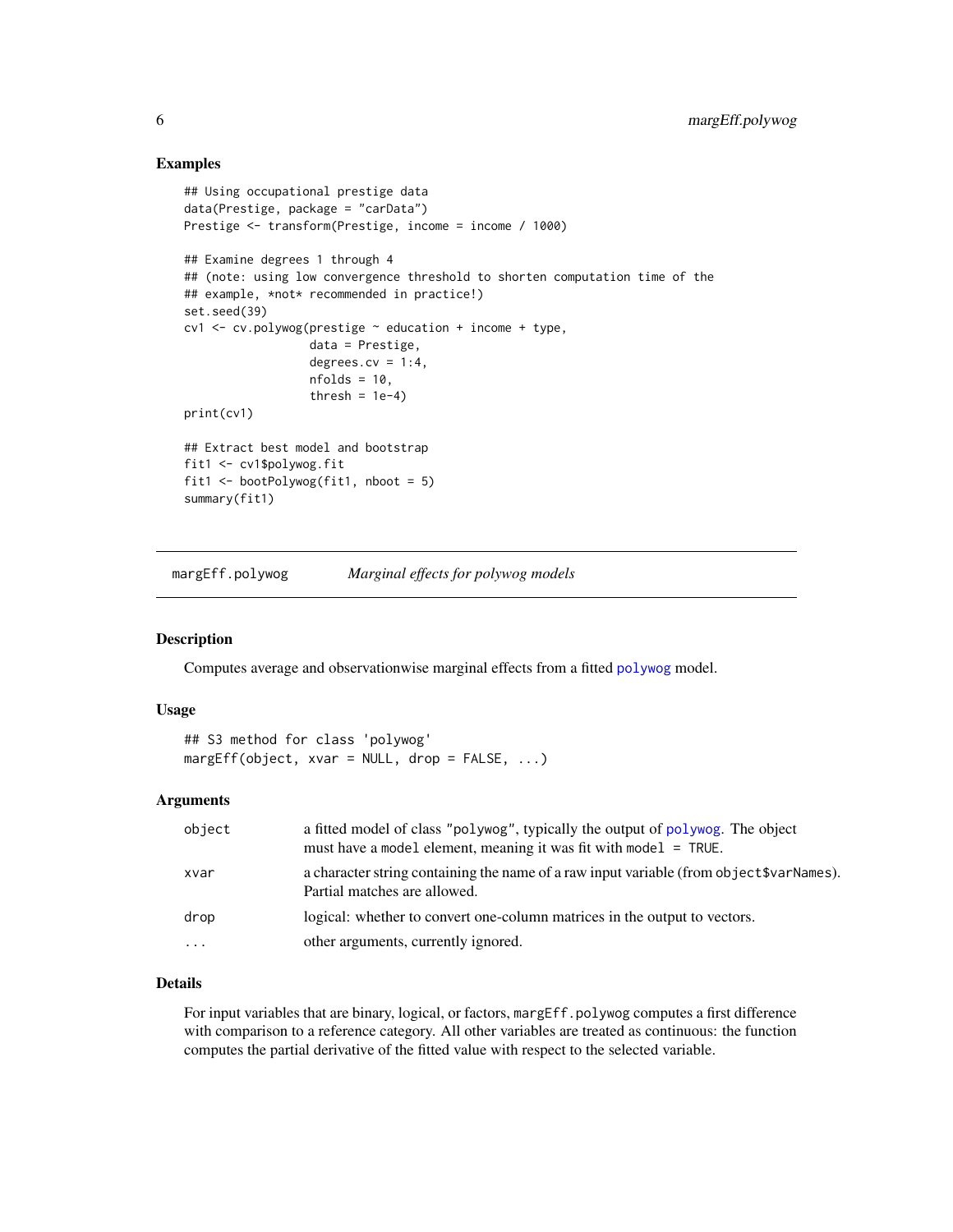#### <span id="page-6-0"></span>Value

If xvar is specified, a numeric object containing the marginal effect of the chosen variable at each observation in object\$model. For factor variables, if there are more than two levels or drop = FALSE, the returned object is a matrix; otherwise it is a vector.

If xvar is NULL, a list of such results for each raw input variable in the model is returned.

In either case, the returned object is of class "margEff.polywog".

#### Author(s)

Brenton Kenkel and Curtis S. Signorino

### See Also

To plot the density of the observationwise marginal effects, see [plot.margEff.polywog](#page-8-1). For a table of average marginal effects and order statistics, [summary.margEff.polywog](#page-18-1).

To compute fitted values, see [predict.polywog](#page-15-1) and [predVals](#page-16-1).

# Examples

```
## Using occupational prestige data
data(Prestige, package = "carData")
Prestige <- transform(Prestige, income = income / 1000)
## Fit a polywog model
## (note: using low convergence threshold to shorten computation time of the
## example, *not* recommended in practice!)
set.seed(22)
fit1 <- polywog(prestige \sim education + income | type,
                data = Prestige,
                degree = 2,
                thresh = 1e-4)
## Compute marginal effects for all variables
me1 <- margEff(fit1)
summary(me1) # type was included linearly, hence constant effects
## Plotting density of the results
plot(me1)
## Can do the same when just examining a single variable
me2 <- margEff(fit1, xvar = "income")
summary(me2)
plot(me2)
```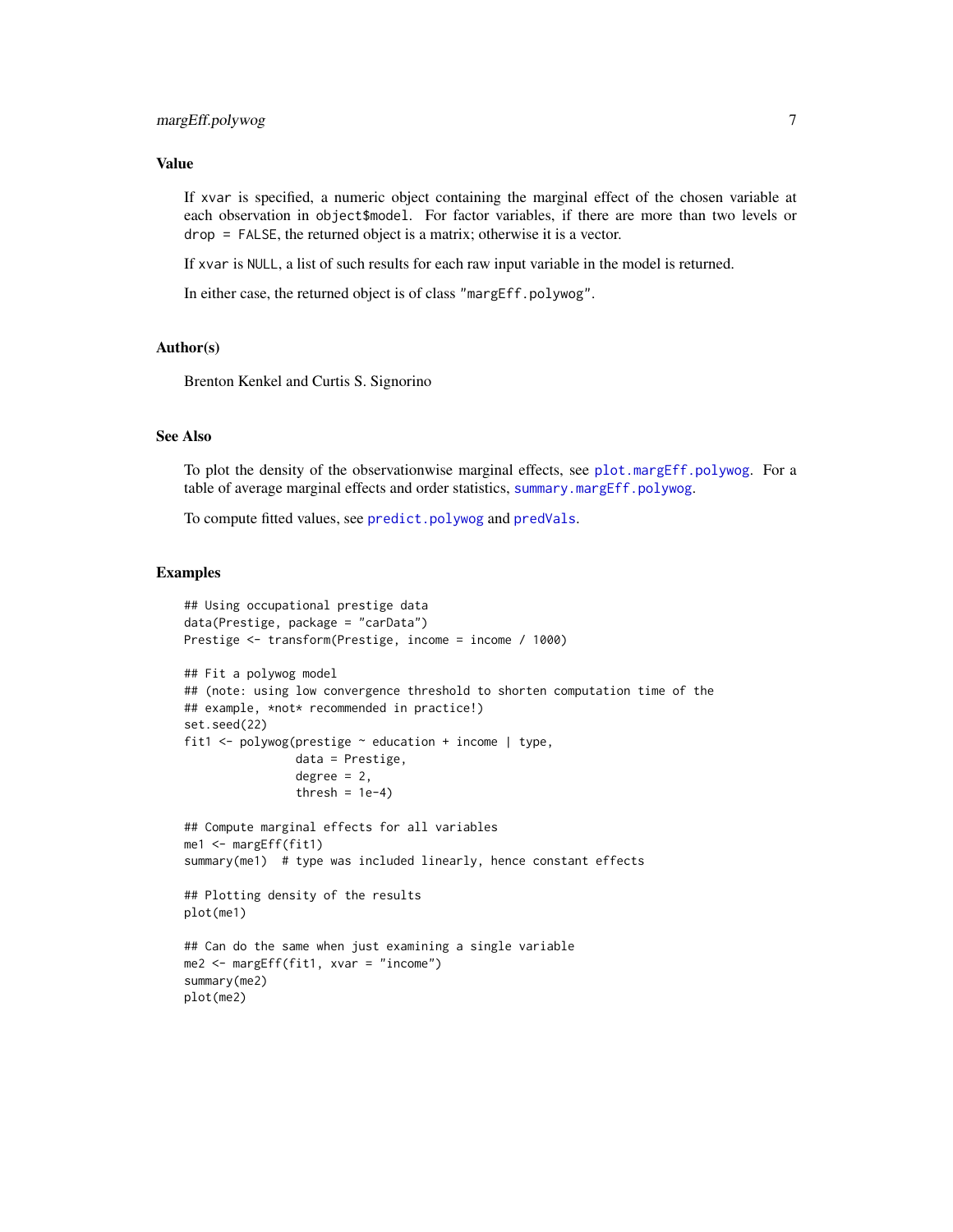<span id="page-7-0"></span>Extracts the model frame from a fitted [polywog](#page-11-1) model, as [model.frame.lm](#page-0-0) does for a fitted  $\text{lm}$  $\text{lm}$  $\text{lm}$ model.

# Usage

```
## S3 method for class 'polywog'
model.frame(formula, ...)
```
#### Arguments

| formula                 | a fitted model of class "polywog" (the argument is named formula for consis-<br>tency with the generic function model, frame) |
|-------------------------|-------------------------------------------------------------------------------------------------------------------------------|
| $\cdot$ $\cdot$ $\cdot$ | other arguments, currently ignored (but may later be adapted for use as in model. frame. 1m)                                  |

#### Value

A data frame containing the variables used to fit the model, with additional attributes (e.g., "terms") used to construct a model matrix.

#### Author(s)

Brenton Kenkel and Curtis S. Signorino

#### See Also

[model.matrix.polywog](#page-7-1) for constructing the design matrix.

<span id="page-7-1"></span>model.matrix.polywog *Model matrix of a polywog model*

# Description

Constructs the design matrix used to fit a [polywog](#page-11-1) model, similar to [model.matrix.lm](#page-0-0).

# Usage

```
## S3 method for class 'polywog'
model.matrix(object, type = c("raw", "expanded"), ...)
```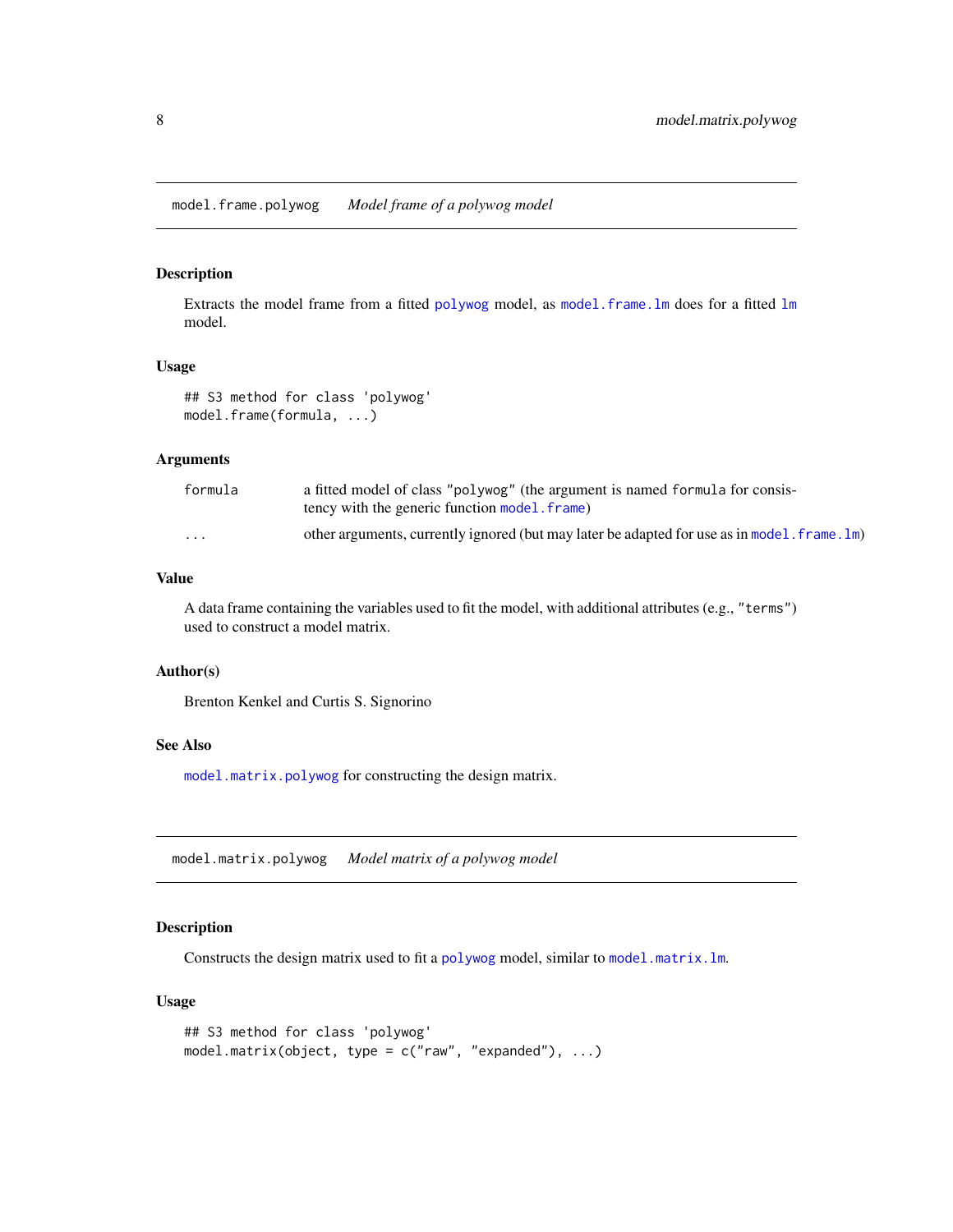#### <span id="page-8-0"></span>**Arguments**

| object    | a fitted model of class "polywog"                                                                                                                                                                                                                       |
|-----------|---------------------------------------------------------------------------------------------------------------------------------------------------------------------------------------------------------------------------------------------------------|
| type      | "raw", the default, returns the non-expanded model matrix with no intercept<br>(same number of columns as object\$polyTerms). "expanded" returns the<br>polynomial expansion used in fitting (number of columns equals length (object \$coefficients)). |
| $\ddotsc$ | other arguments to be passed to further methods (typically only used internally)                                                                                                                                                                        |

#### Details

There are two types of model matrix a user might want to construct. First, there is the matrix of the raw input terms that go into the eventual polynomial expansion. Such a matrix can be obtained by using type = "raw" (the default). The other form of the model matrix is the full polynomial expansion, where each column contains some power of the raw inputs. This can be obtained by using type = "expanded".

#### Value

The design matrix of the specified model, consisting either of raw terms or the full polynomial expansion depending on the type argument.

# Author(s)

Brenton Kenkel and Curtis S. Signorino

<span id="page-8-1"></span>plot.margEff.polywog *Plot marginal effects*

#### Description

Generates density plots of the observationwise marginal effects computed by [margEff.polywog](#page-5-1).

#### Usage

```
## S3 method for class 'margEff.polywog'
plot(x, \ldots)
```
#### Arguments

|         | output of margEff.polywog.                         |
|---------|----------------------------------------------------|
| $\cdot$ | plotting parameters to be passed to plot. density. |

# Value

Data frame containing the variables whose densities were plotted, invisibly.

# Author(s)

Brenton Kenkel and Curtis S. Signorino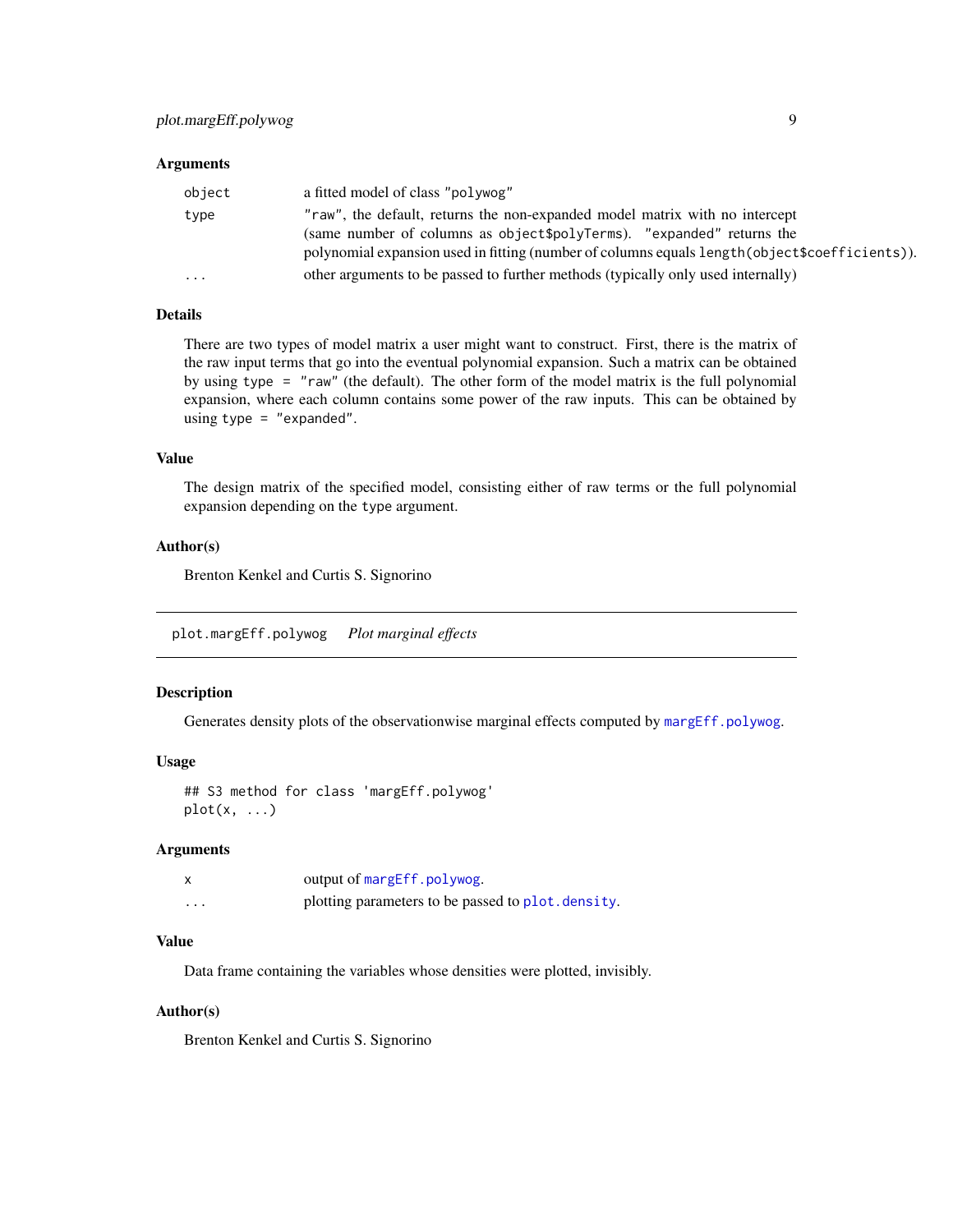Generates plots of the relationship between input variables and the expected value of the outcome, using [predVals](#page-16-1) as a backend.

# Usage

```
## S3 method for class 'polywog'
plot(x, which = NULL, ask = FALSE, auto.setpar = TRUE,interval = TRUE, level = 0.95, FUN3D = c("contour", "filled.contour","wireframe", "persp3d"), control.plot = list(), ...)
```
#### Arguments

| x            | a fitted model of class "polywog", typically the output of polywog.                                                                                                                                                                                                            |
|--------------|--------------------------------------------------------------------------------------------------------------------------------------------------------------------------------------------------------------------------------------------------------------------------------|
| which        | selection of variables to plot: a character vector containing one or two names<br>of raw input variables (see x\$varNames). May also be a numeric vector corre-<br>sponding to indices of $x\$ varNames. If which = NULL, a plot of each individual<br>term will be generated. |
| ask          | logical: whether to display an interactive menu of terms to select.                                                                                                                                                                                                            |
| auto.set.par | logical: whether to temporarily change the graphics parameters so that multiple<br>plots are displayed in one window (e.g., each univariate plot when which $=$ NULL).                                                                                                         |
| interval     | logical: whether to display bootstrap confidence intervals around each fitted<br>value. Not available for bivariate plots unless FUN3d = "persp3d".                                                                                                                            |
| level        | confidence level for the intervals.                                                                                                                                                                                                                                            |
| FUN3D        | which plotting function to use to generate bivariate plots. Valid options include<br>"contour" (the default) and "filled.contour"; "wireframe", which requires<br>the lattice package; and "persp3d", which requires the rgl package.                                          |
| control.plot | list of arguments to be passed to the underlying plotting functions (e.g., axis<br>labels and limits).                                                                                                                                                                         |
| .            | additional arguments to be passed to predvals.                                                                                                                                                                                                                                 |
|              |                                                                                                                                                                                                                                                                                |

#### Details

By default, a univariate plot generated by plot.polywog shows the relationship between the selected input variable and the expected outcome while holding all other covariates at "central" values (as in [predVals](#page-16-1)). The values that the other variables are held out can be changed by supplying additional arguments to ..., as in the examples below.

Similarly, a bivariate plot shows the relationship between two input variables and the expected outcome while holding all else fixed. If either variable is binary or categorical, the plot will show the relationship between one variable and the expected outcome across each value/level of the other.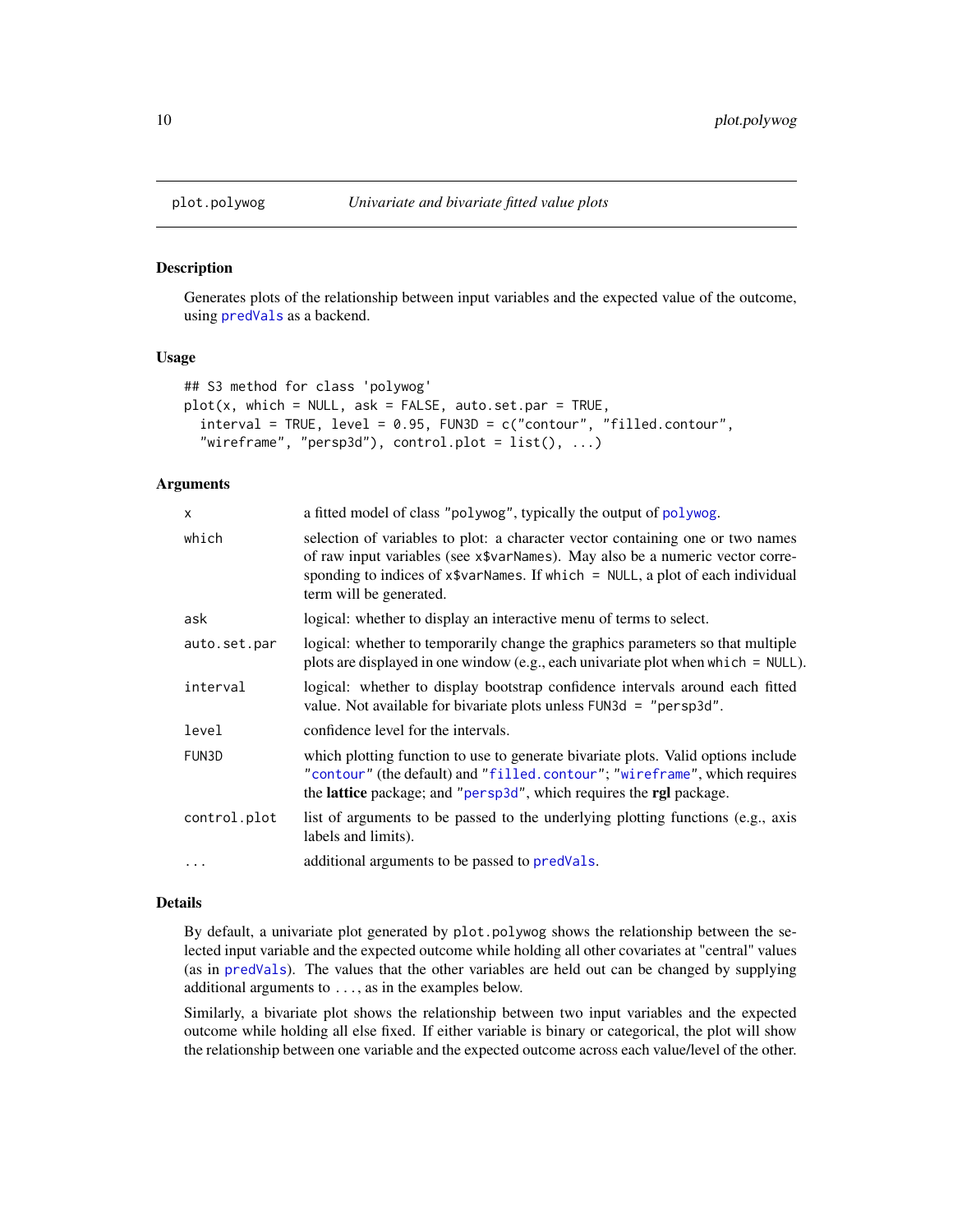# <span id="page-10-0"></span>plot.polywog 11

#### Value

An object of class preplot.polywog, invisibly. This is a data frame generated by [predVals](#page-16-1) that contains all information used in plotting.

#### Author(s)

Brenton Kenkel and Curtis S. Signorino

#### Examples

```
## Using occupational prestige data
data(Prestige, package = "carData")
Prestige <- transform(Prestige, income = income / 1000)
## Fit a polywog model with bootstrap iterations
## (note: using low convergence threshold to shorten computation time of the
## example, *not* recommended in practice!)
set.seed(22)
fit1 <- polywog(prestige \sim education + income + type,
                data = Prestige,
                degree = 2,
                boot = 5,
                thresh = 1e-4)
## All univariate relationships
plot(fit1, n = 20)## Predicted prestige across occupational categories
plot(fit1, which = "type",
     control.plot = list(xlab = "occupational category"))
## Predicted prestige by education across occupational categories
plot(fit1, which = c("education", "type"), n = 20)
## Joint effect of education and income
plot(fit1, which = c("education", "income"), n = 10)## Bring up interactive menu
## Not run:
plot(fit1, ask = TRUE)
  # displays menu:
  # Select one or two variable numbers (separated by spaces), or 0 to exit:
  # 1: education
  # 2: income
  # 3: type
## End(Not run)
```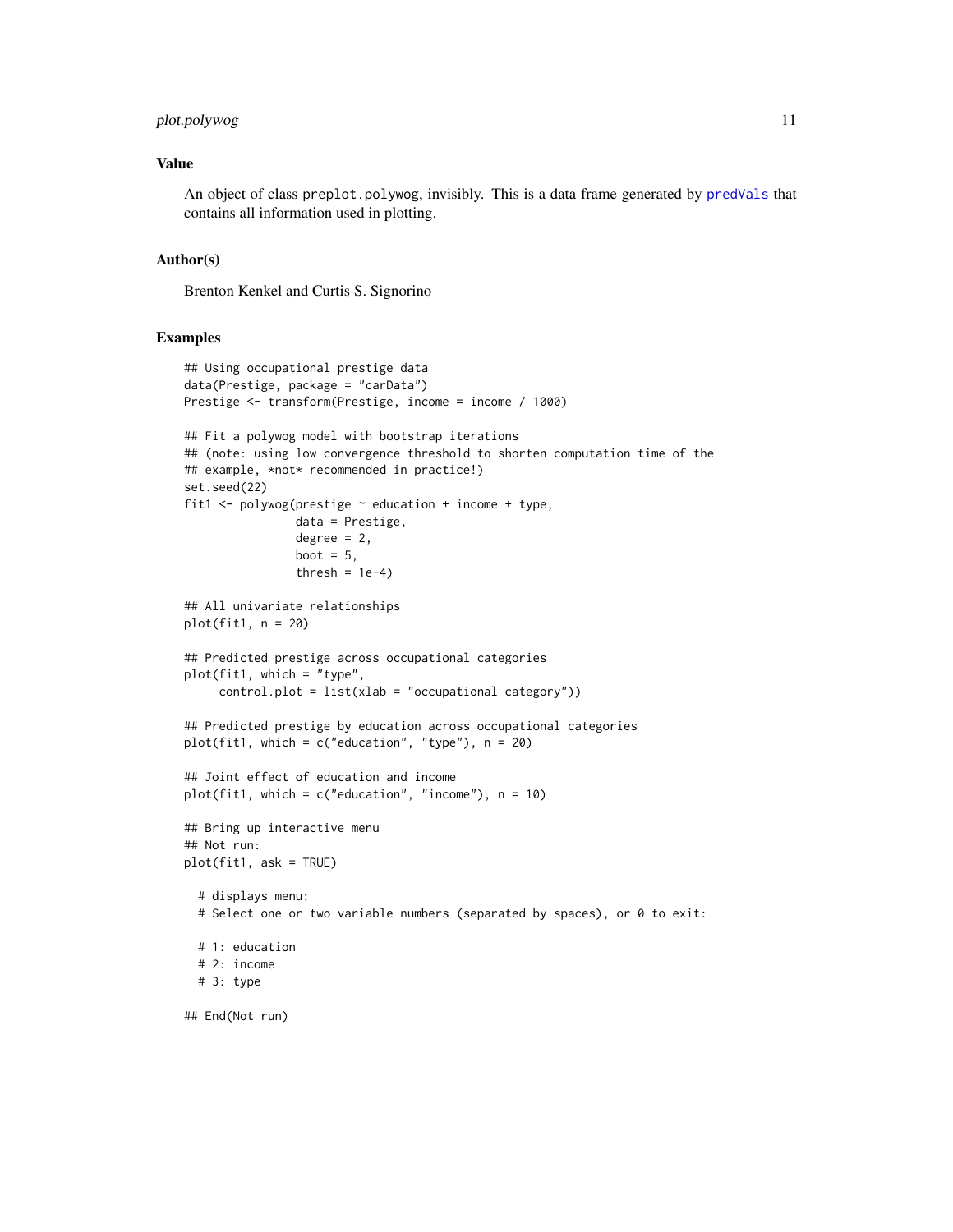<span id="page-11-1"></span><span id="page-11-0"></span>Fits a regression model using a polynomial basis expansion of the input variables, with penalization via the adaptive LASSO or SCAD to provide oracle variable selection.

# Usage

```
polywog(formula, data, subset, weights, na.action, degree = 3,
  family = c("gaussian", "binomial"), method = <math>c("alasso", "scad"),penwt.method = c("lm", "glm"), unpenalized = character(0),
  .parallel = FALSE, boot = 0, control.boot = control.bp(.parallel =
  .parallel), lambda = NULL, nlambda = 100, lambda.min.ratio = 1e-04,
 nfolds = 10, foldid = NULL, thresh = ifelse(method == "alasso", 1e-07,
  0.001), maxit = ifelse(method == "alasso", 1e+05, 5000), model = TRUE,
 X = FALSE, y = FALSE)
```
#### Arguments

| formula      | model formula specifying the response and input variables. See "Details" for<br>more information.                                                                                                  |
|--------------|----------------------------------------------------------------------------------------------------------------------------------------------------------------------------------------------------|
| data         | a data frame, list or environment containing the variables specified in the model<br>formula.                                                                                                      |
| subset       | an optional vector specifying a subset of observations to be used in fitting.                                                                                                                      |
| weights      | an optional vector specifying weights for each observation to be used in fitting.                                                                                                                  |
| na.action    | a function specifying what to do with observations containing NAs (default na. omit).                                                                                                              |
| degree       | integer specifying the degree of the polynomial expansion of the input variables.                                                                                                                  |
| family       | "gaussian" (default) or "binomial" for logistic regression (binary response<br>only).                                                                                                              |
| method       | variable selection method: "alasso" (default) for adaptive LASSO or "scad"<br>for SCAD. You can also select method $=$ "none" to return the model matrix<br>and other information without fitting. |
| penwt.method | estimator for obtaining first-stage estimates in logistic models when method = "alasso":<br>"lm" (default) for a linear probability model, "glm" for logistic regression.                          |
| unpenalized  | names of model terms to be exempt from the adaptive penalty (only available<br>when method = $"alasso"$ ).                                                                                         |
| .parallel    | logical: whether to perform k-fold cross-validation in parallel (only available<br>when $method = "alasso")$ . See "Details" below for more information on<br>parallel computation.                |
| boot         | number of bootstrap iterations (0 for no bootstrapping).                                                                                                                                           |
| control.boot | list of arguments to be passed to bootPolywog when bootstrapping; see control.bp.                                                                                                                  |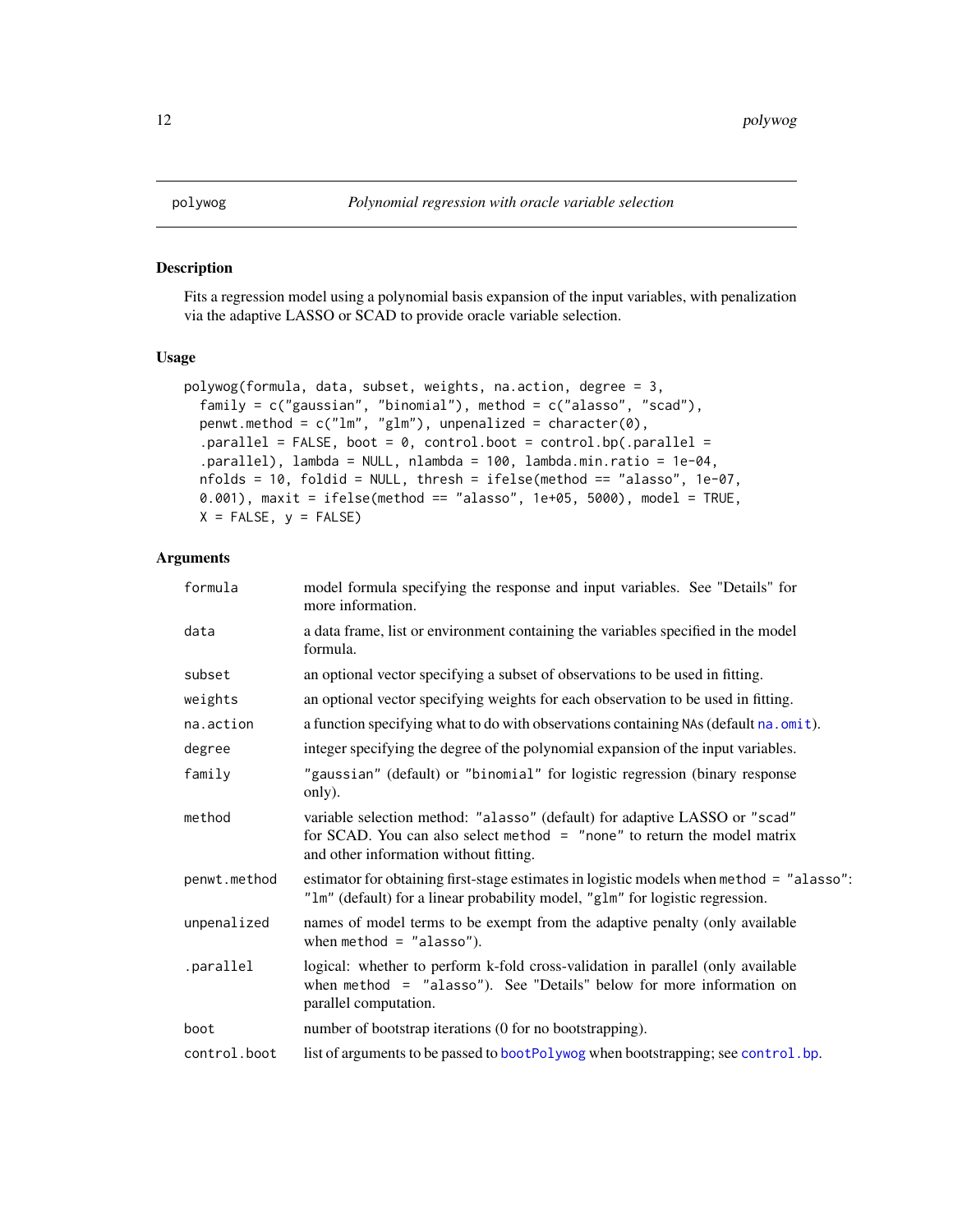#### <span id="page-12-0"></span>polywog the contract of the contract of the contract of the contract of the contract of the contract of the contract of the contract of the contract of the contract of the contract of the contract of the contract of the co

| lambda           | a vector of values from which the penalty factor is to be selected via k-fold<br>cross-validation. lambda is left unspecified by default, in which case a se-<br>quence of values is generated automatically, controlled by the nlambda and<br>lambda.min.ratio arguments. Naturally, k-fold cross-validation is skipped if<br>lambda contains exactly one value. |
|------------------|-------------------------------------------------------------------------------------------------------------------------------------------------------------------------------------------------------------------------------------------------------------------------------------------------------------------------------------------------------------------|
| nlambda          | number of values of the penalty factor to examine via cross-validation if lambda<br>is not specified in advance; see "Details".                                                                                                                                                                                                                                   |
| lambda.min.ratio |                                                                                                                                                                                                                                                                                                                                                                   |
|                  | ratio of the lowest value to the highest in the generated sequence of values of the<br>penalty factor if lambda is not specified; see "Details".                                                                                                                                                                                                                  |
| nfolds           | number of folds to use in cross-validation to select the penalization factor.                                                                                                                                                                                                                                                                                     |
| foldid           | optional vector manually assigning fold numbers to each observation used for<br>fitting (only available when method = $"alasso"$ ).                                                                                                                                                                                                                               |
| thresh           | convergence threshold, passed as the thresh argument to glmnet when method = "alasso"<br>and as the eps argument to no $n \times n$ when method = "scad".                                                                                                                                                                                                         |
| maxit            | maximum number of iterations to allow in adaptive LASSO or SCAD fitting.                                                                                                                                                                                                                                                                                          |
| model            | logical: whether to include the model frame in the returned object.                                                                                                                                                                                                                                                                                               |
| X                | logical: whether to include the raw design matrix (i.e., the matrix of input vari-<br>ables prior to taking their polynomial expansion) in the returned object.                                                                                                                                                                                                   |
| y                | logical: whether to include the response variable in the returned object.                                                                                                                                                                                                                                                                                         |
|                  |                                                                                                                                                                                                                                                                                                                                                                   |

### Details

The design matrix for the regression is a polynomial basis expansion of the matrix of raw input variables. This includes all powers and interactions of the input variables up to the specified degree. For example, the following terms will be included in polywog(y  $\sim x1 + x2$ , degree = 3,...):

- terms of degree 0: intercept
- terms of degree 1: x1, x2
- terms of degree 2:  $x1^2$ ,  $x2^2$ ,  $x1*x$
- terms of degree 3:  $x1^3$ ,  $x2^3$ ,  $x1*x2^2$ ,  $x1^2*x2$

To exclude certain terms from the basis expansion, use a model formula like  $y \sim x1 + x2$  | z1 + z2. Only the degree 1 terms of z1 and z2 will be included.

It is possible that the "raw" basis expansion will be rank-deficient, such as if there are binary input variables (in which case  $x_i = x_i^n$  for all  $n > 0$ ). The procedure detects collinearity via [qr](#page-0-0) and removes extraneous columns before fitting.

For both the adaptive LASSO and SCAD, the penalization factor  $\lambda$  is chosen by k-fold crossvalidation. The selected value minimizes the average mean squared error of out-of-sample fits. (To select both  $\lambda$  and the polynomial degree simultaneously via cross-validation, see [cv.polywog](#page-3-1).)

The cross-validation process may be run in parallel via [foreach](#page-0-0) by registering an appropriate backend and specifying .parallel = TRUE. The appropriate backend is system-specific; see [foreach](#page-0-0) for information on selecting and registering a backend. The bootstrap iterations may also be run in parallel by specifying control.boot = control.bp(.parallel = TRUE).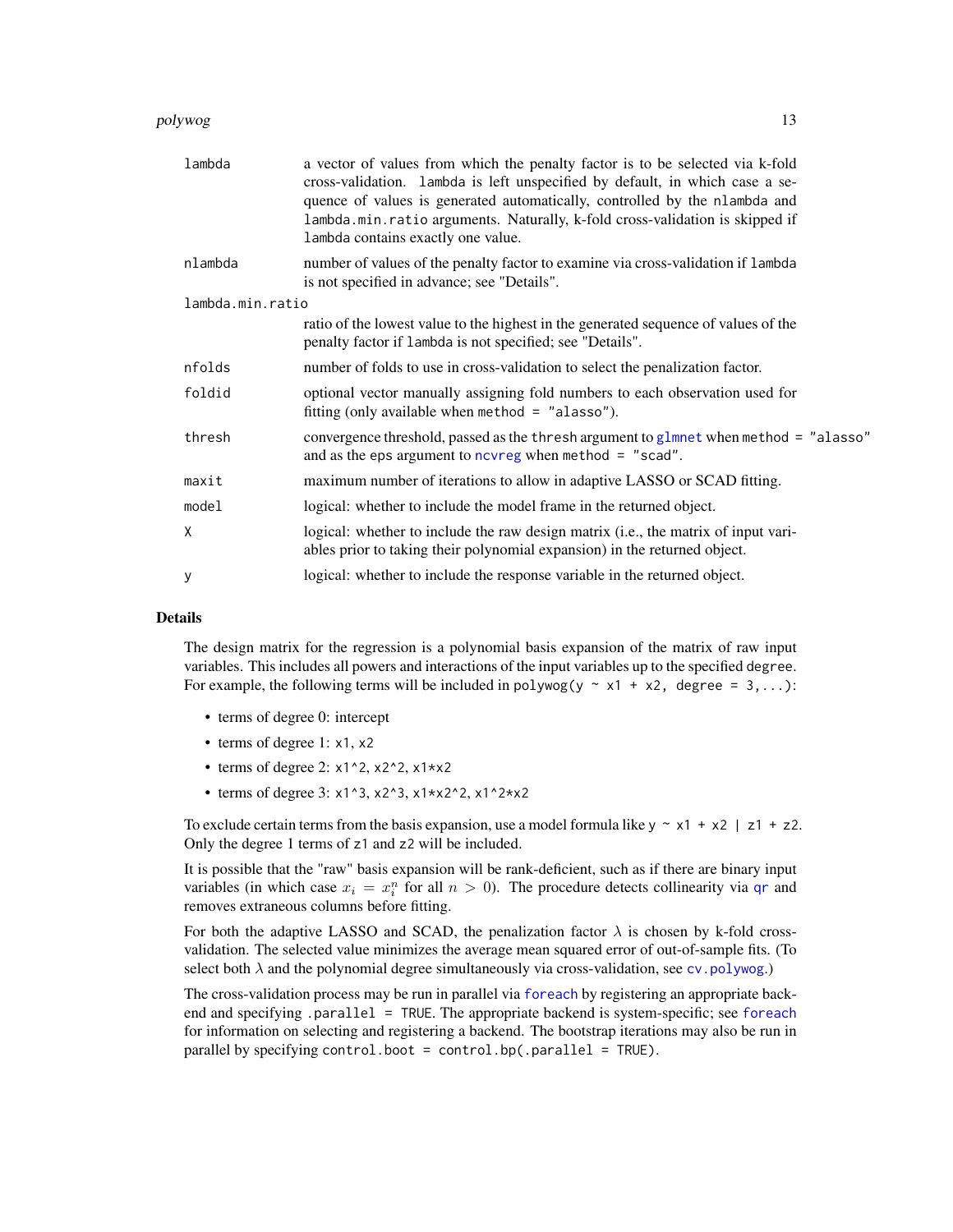#### <span id="page-13-0"></span>Value

An object of class "polywog", a list containing:

coefficients the estimated coefficients.

lambda value of the penalty factor  $\lambda$  used to fit the final model.

- lambda.cv a list containing the results of the cross-validation procedure used to select the penalty factor:
	- lambda values of the penalty factor tested in cross-validation.
	- cvError out-of-fold prediction error corresponding to each value of lambda.
	- lambdaMin value of lambda with the minimal cross-validation error.
	- errorMin minimized value of the cross-validation error.
- fitted.values the fitted mean values for each observation used in fitting.
- lmcoef coefficients from an unpenalized least-squares regression of the response variable on the polynomial expansion of the input variables.

penwt adaptive weight given to each term in the LASSO penalty (NULL for models fit via SCAD).

formula model formula, as a [Formula](#page-0-0) object.

degree degree of the polynomial basis expansion.

family model family, "gaussian" or "binomial".

- weights observation weights if specified.
- method the specified regularization method.
- penwt.method the specified method for calculating the adaptive LASSO weights (NULL for models fit via SCAD).
- unpenalized logical vector indicating which terms were not included in the LASSO penalty.
- thresh convergence threshold used in fitting.
- maxit iteration limit used in fitting.
- terms the [terms](#page-0-0) object used to construct the model frame.
- polyTerms a matrix indicating the power of each raw input term (columns) in each term of the polynomial expansion used in fitting (rows).

nobs the number of observations used to fit the model.

na.action information on how NA values in the input data were handled.

xlevels levels of factor variables used in fitting.

varNames names of the raw input variables included in the model formula.

- call the original function call.
- model if model = TRUE, the model frame used in fitting; otherwise NULL.
- X if X = TRUE, the raw model matrix (i.e., prior to taking the polynomial expansion); otherwise NULL. For calculating the expanded model matrix, see [model.matrix.polywog](#page-7-1).
- y if y = TRUE, the response variable used in fitting; otherwise NULL.
- boot.matrix if boot  $> 0$ , a sparse matrix of class ["dgCMatrix"](#page-0-0) where each column is the estimate from a bootstrap replicate. See [bootPolywog](#page-1-1) for more information on bootstrapping.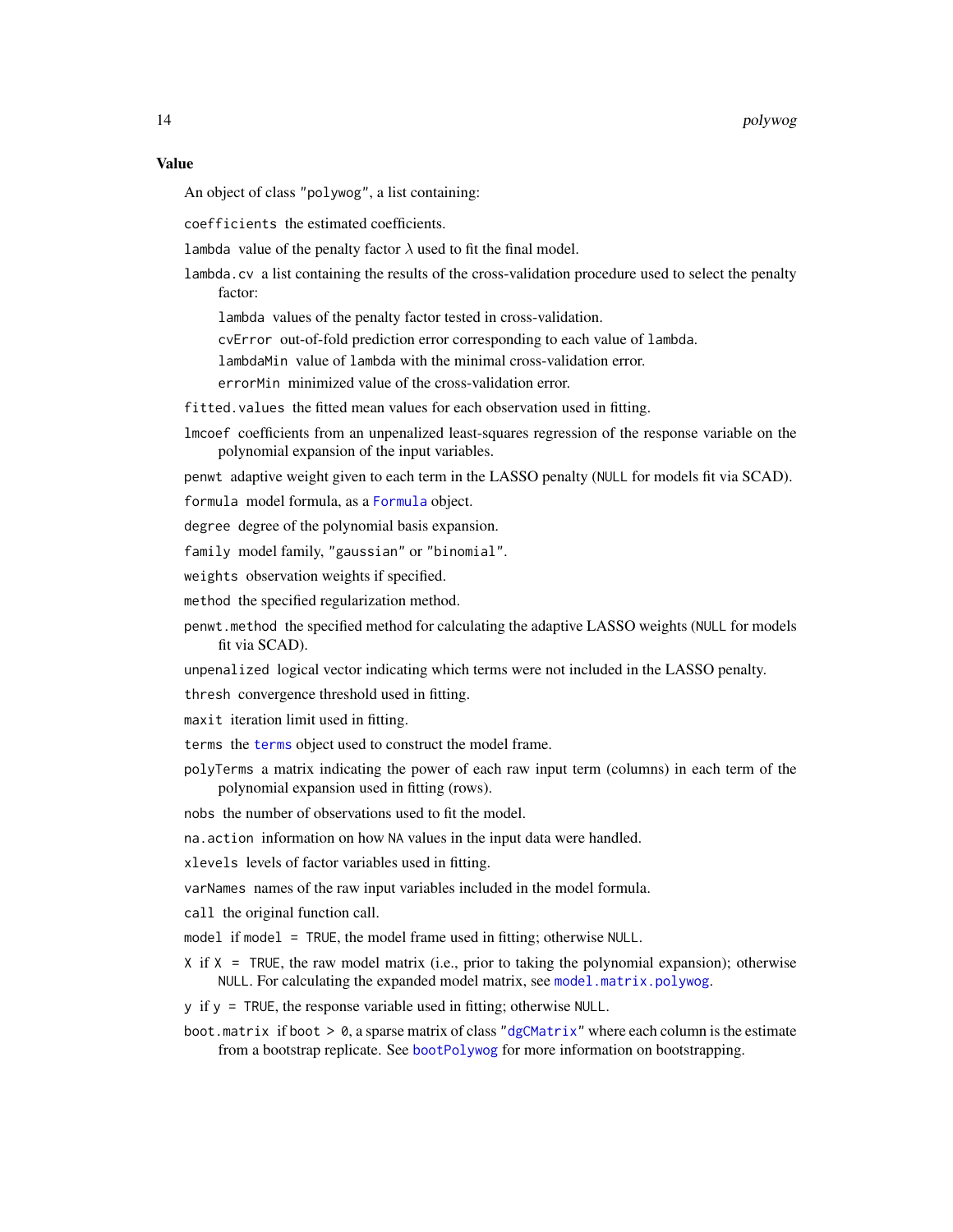#### <span id="page-14-0"></span>polywog the contract of the contract of the contract of the contract of the contract of the contract of the contract of the contract of the contract of the contract of the contract of the contract of the contract of the co

#### Author(s)

Brenton Kenkel and Curtis S. Signorino

#### References

Brenton Kenkel and Curtis S. Signorino. 2012. "A Method for Flexible Functional Form Estimation: Bootstrapped Basis Regression with Variable Selection." Typescript, University of Rochester.

# See Also

To estimate variation via the bootstrap, see [bootPolywog](#page-1-1). To generate fitted values, see [predVals](#page-16-1) (and the underlying method [predict.polywog](#page-15-1)). For plots, see [plot.polywog](#page-9-1). The polynomial degree may be selected via cross-validation using [cv.polywog](#page-3-1).

Adaptive LASSO estimates are provided via [glmnet](#page-0-0) and [cv.glmnet](#page-0-0) from the glmnet package. SCAD estimates are via ncyreg and cv. ncyreg in the ncyreg package.

#### Examples

```
## Using occupational prestige data
data(Prestige, package = "carData")
Prestige <- transform(Prestige, income = income / 1000)
## Fit a polywog model with bootstrap iterations
## (note: using low convergence threshold to shorten computation time of the
## example, *not* recommended in practice!)
set.seed(22)
fit1 <- polywog(prestige \sim education + income + type,
                data = Prestige,
                degree = 2,
                boot = 5,
                thresh = 1e-4)
## Basic information
print(fit1)
summary(fit1)
## See how fitted values change with education holding all else fixed
predVals(fit1, "education", n = 10)
## Plot univariate relationships
plot(fit1)
## Use SCAD instead of adaptive LASSO
fit2 <- update(fit1, method = "scad", thresh = 1e-3)
cbind(coef(fit1), coef(fit2))
```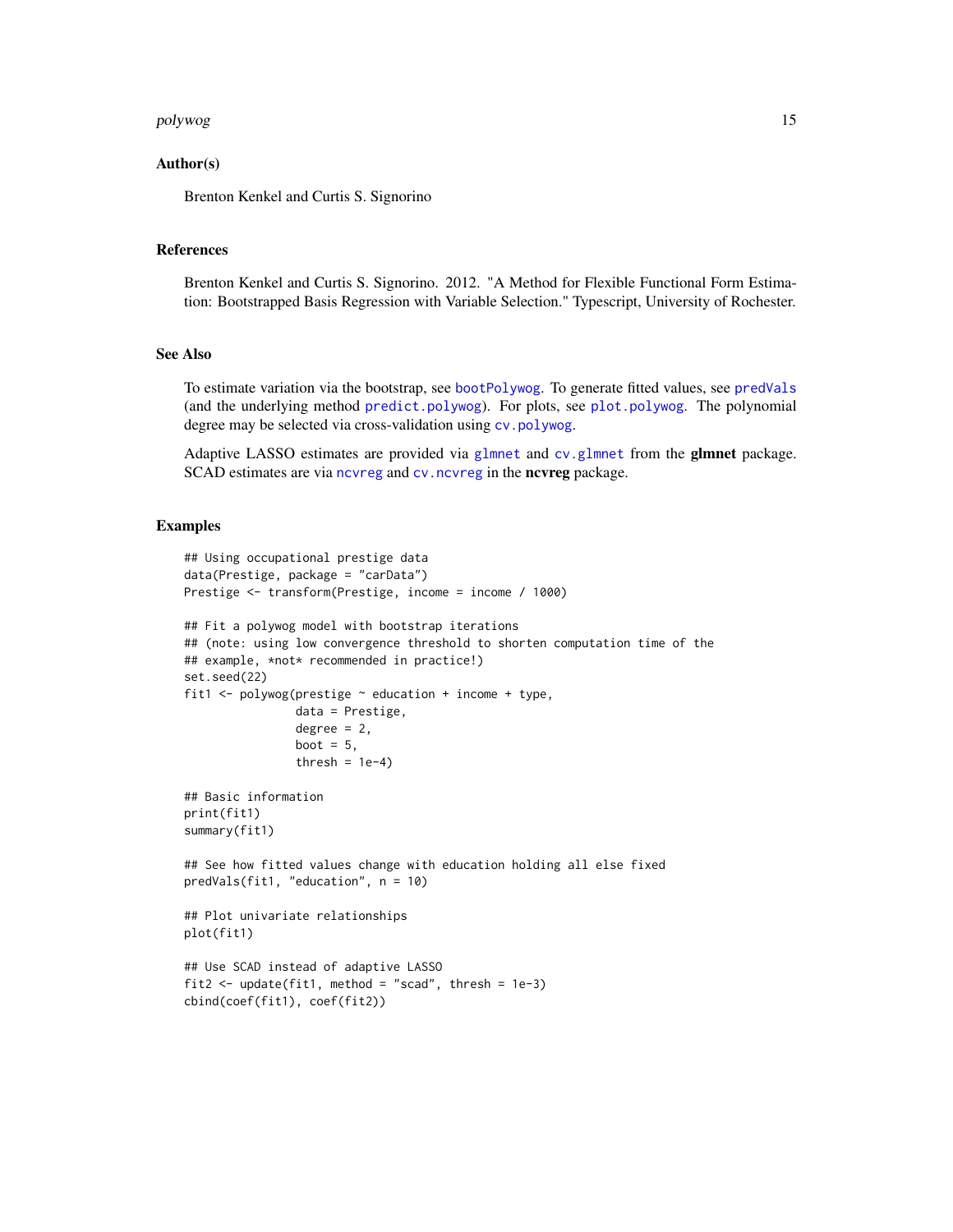<span id="page-15-1"></span><span id="page-15-0"></span>

Generates fitted values, including bootstrap confidence intervals, for in- and out-of-sample data from a fitted polywog model.

#### Usage

```
## S3 method for class 'polywog'
predict(object, newdata, type = c("link", "response"),
  interval = FALSE, level = 0.95, bag = FALSE, na.action = na.pass, ...
```
# Arguments

| object    | a fitted model of class "polywog", typically the output of polywog.                                                                                                                                  |
|-----------|------------------------------------------------------------------------------------------------------------------------------------------------------------------------------------------------------|
| newdata   | an optional data frame containing observations for which fitted values should be<br>computed. If not specified, fitted values are generated for the data used to fit the<br>model.                   |
| type      | specifies whether the fitted values should be generated on the link scale $(X\beta)$<br>or in terms of the expected value of the response variable. These only differ for<br>binomial family models. |
| interval  | logical: whether to calculate bootstrap confidence intervals for each fitted value.                                                                                                                  |
| level     | confidence level for the intervals.                                                                                                                                                                  |
| bag       | logical: whether to use "bootstrap aggregation" to generate the main fitted values<br>(if FALSE, they are calculated from the main model fit).                                                       |
| na.action | a function specifying what to do with observations in newdata containing NAs<br>(default na. pass). See "Details".                                                                                   |
| $\cdot$   | other arguments, currently ignored.                                                                                                                                                                  |

# Value

If interval = TRUE, a matrix containing each fitted value and its confidence interval. Otherwise, a vector containing the fitted values.

#### Author(s)

Brenton Kenkel and Curtis S. Signorino

#### See Also

For more user-friendly generation of fitted values, see [predVals](#page-16-1). To compute marginal effects, see [margEff.polywog](#page-5-1).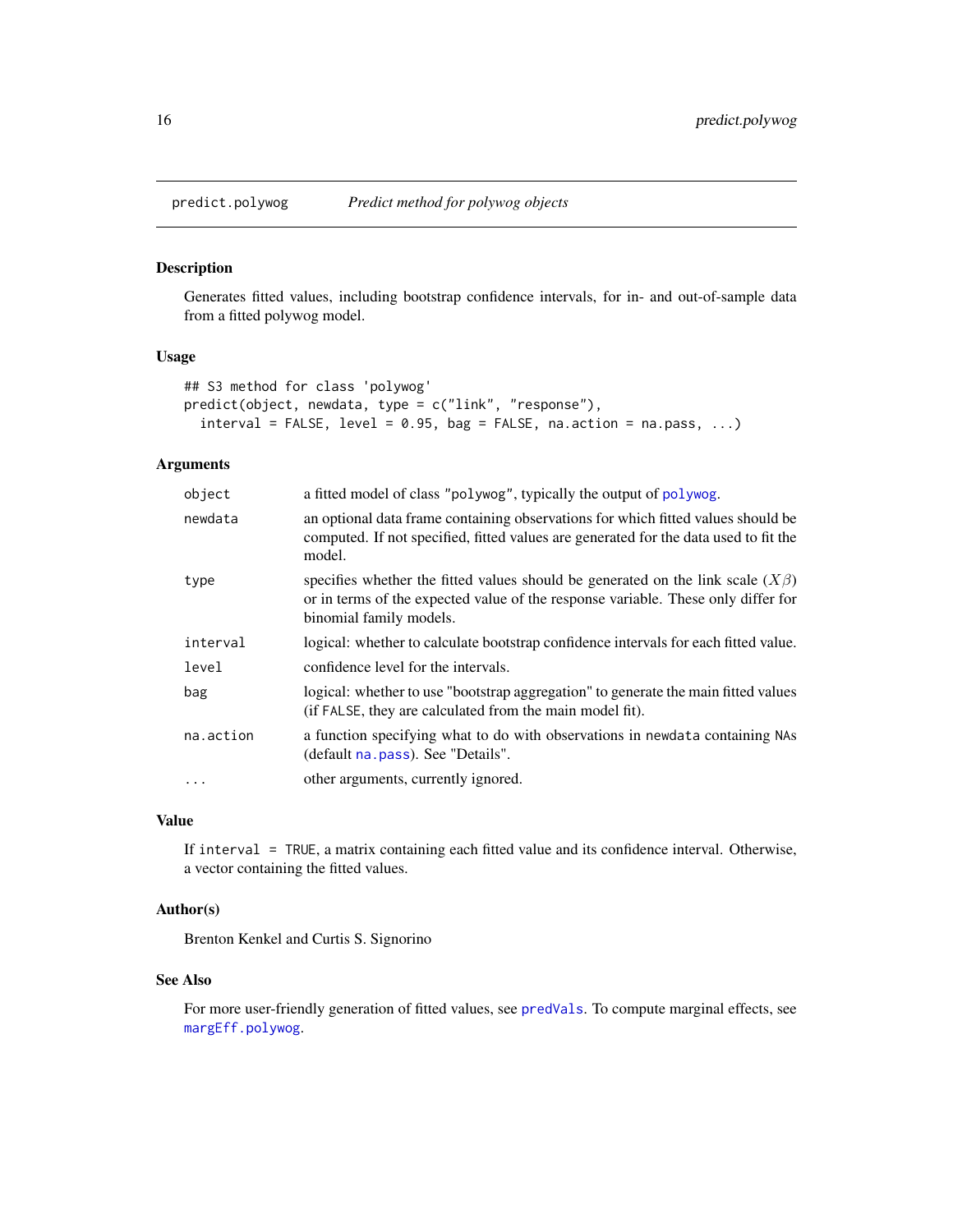<span id="page-16-1"></span><span id="page-16-0"></span>

User-friendly generation of fitted values and their confidence intervals from models of class "polywog", using the "observed-value approach" advocated by Hanmer and Kalkan (2013).

#### Usage

```
predVals(model, xvars, data = model$model, xlims = list(), n = 100,
  interval = TRUE, level = 0.95, maxrows = 10000, report = FALSE,.parallel = FALSE, ...)
```
# Arguments

| model     | a fitted model of class "polywog", typically the output of polywog.                                                                                                                   |  |
|-----------|---------------------------------------------------------------------------------------------------------------------------------------------------------------------------------------|--|
| xvars     | a character vector containing names of raw input variables (from model \$varNames).<br>Partial matches are allowed.                                                                   |  |
| data      | data frame to treat as the observed sample (defaults to the data used to fit the<br>supplied model)                                                                                   |  |
| xlims     | named list of limits for the evaluation grid for each continuous variable in xvars.<br>If not given, the variable's observed range is used.                                           |  |
| n         | number of grid points at which to evaluate each continuous variable in xvars.                                                                                                         |  |
| interval  | logical: whether to compute bootstrap confidence intervals for each fitted value.                                                                                                     |  |
| level     | confidence level for the intervals.                                                                                                                                                   |  |
| maxrows   | maximum number of rows of output. Used to prevent accidental memory over-<br>runs when xvars contains more than two continuous variables.                                             |  |
| report    | logical: whether to print a status bar. Not available if .parallel = TRUE.                                                                                                            |  |
| .parallel | logical: whether to perform bootstrap iterations in parallel using foreach. See<br>the "Details" section of the bootPolywog documentation page for more on par-<br>allel computation. |  |
| $\cdots$  | other arguments, currently ignored                                                                                                                                                    |  |

#### Details

predVals allows users to examine the estimated effects of input variables on the expected outcome using the coefficients returned by [polywog](#page-11-1). The procedure is designed so that, for a preliminary analysis, the user can simply specify the fitted model and the independent variable of interest, and quickly obtain predicted values.

The predicted values are generated according to Hanmer and Kalkan's (2013) observed-value approach, which takes the form of a nested loop. When xvars contains a single variable  $X_m$ , the procedure is as follows: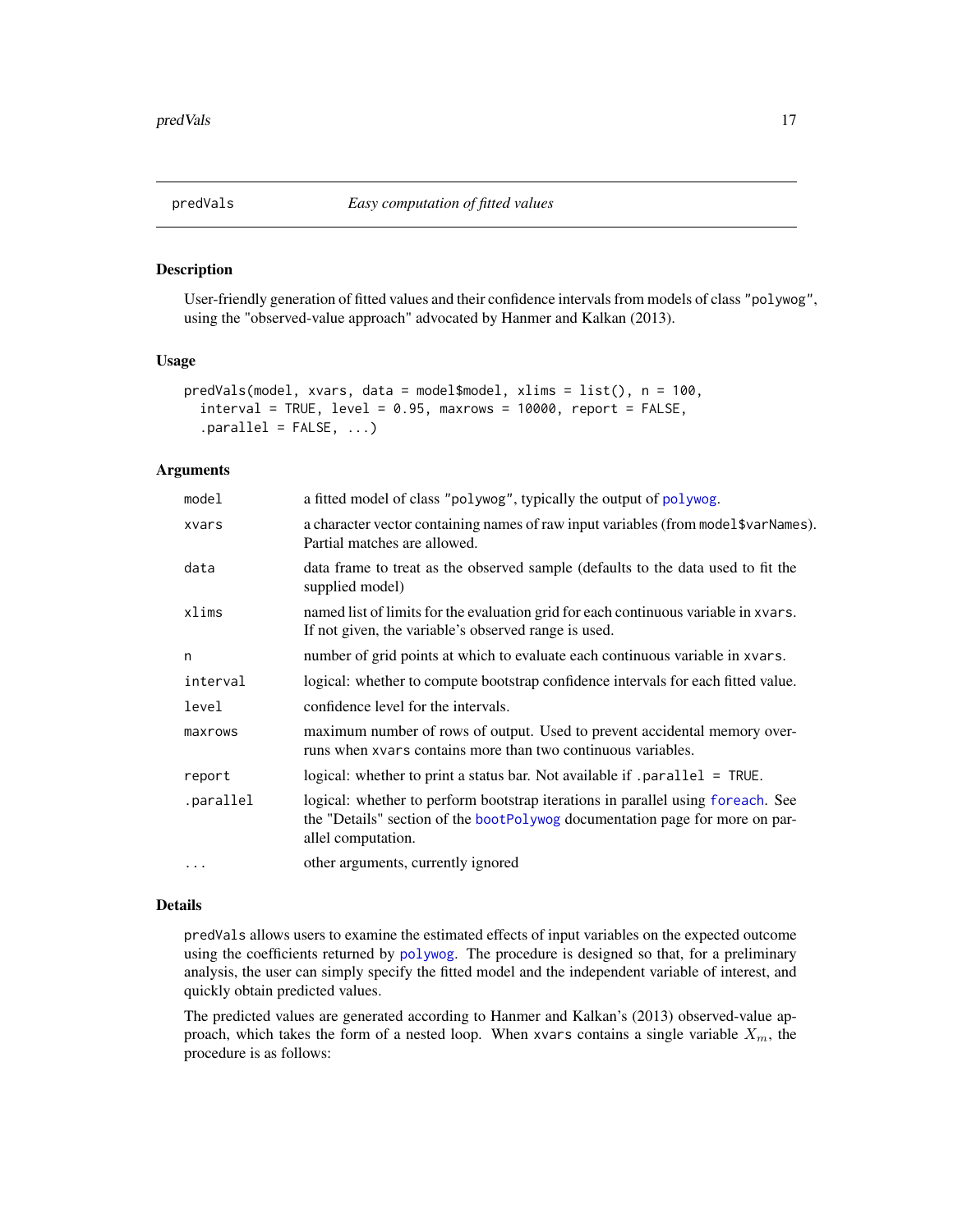- <span id="page-17-0"></span>1. For each level x of  $X_m$  in data (if  $X_m$  is discrete) or each element x of a grid over the range of  $X_m$  in data (if  $X_m$  is continuous):
	- (a) For each observation  $i$  of data:
		- i. Set  $X_{mi} = x$ , while holding all other variables  $X_{-mi}$  at their observed levels
		- ii. Compute the predicted value of  $Y_i$  for the modified observation  $i$ , using the estimated model coefficients (as in [predict.polywog](#page-15-1))
	- (b) The predicted value of Y given  $X_m = x$  is the average of the predictions computed in the previous step

This observed-value approach provides a better estimate of population average effects for nonlinear models than does the traditional approach, which is to vary  $X_m$  across its levels/range while holding each other covariate to its mean or median in data (Hanmer and Kalkan 2013).

When xvars consists of multiple variables  $X_1, \ldots, X_M$ , the predVals procedure is the same, except the outer loop is over every *combination* of their levels in data.

All confidence intervals are generated via the bootstrap. Specifically, predVals repeats the above procedure for each set of bootstrap coefficients and computes order statistics of the resulting set of averages (for each combination of levels of xvars). If model does not have a boot.matrix element (see [bootPolywog](#page-1-1)), confidence intervals will not be computed.

#### Value

A data frame containing the fitted values and confidence intervals (if requested) for each combination of covariate values.

The returned data frame also inherits from class "preplot.polywog". This is used by [plot.polywog](#page-9-1), which calls predVals to compute the values to plot.

#### Author(s)

Brenton Kenkel and Curtis S. Signorino

#### References

Michael J. Hanmer and Kerem Ozan Kalkan. 2013. "Behind the Curve: Clarifying the Best Approach to Calculating Predicted Probabilities and Marginal Effects from Limited Dependent Variable Models." *American Journal of Political Science* 57(1):263–277.

#### See Also

[predict.polywog](#page-15-1) for more flexible (but less user-friendly) computation of fitted values. [plot.polywog](#page-9-1) for plotting fitted values and their confidence intervals.

#### Examples

```
## Using occupational prestige data
data(Prestige, package = "carData")
Prestige <- transform(Prestige, income = income / 1000)
```
## Fit a polywog model with bootstrap iterations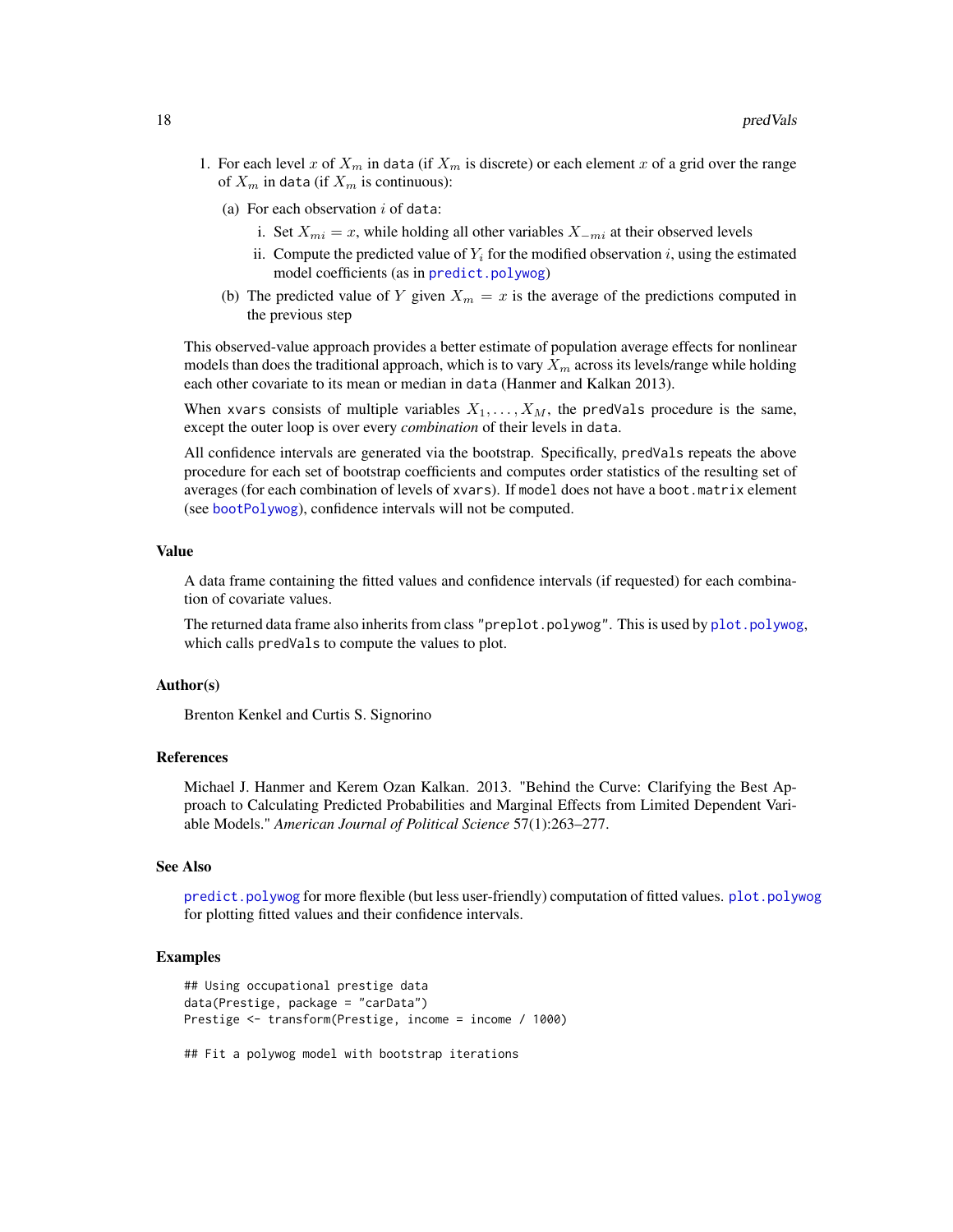```
## (note: using low convergence threshold to shorten computation time of the
## example, *not* recommended in practice!)
set.seed(22)
fit1 <- polywog(prestige \sim education + income + type,
                data = Prestige,
                degree = 2,
                boot = 5,
                thresh = 1e-4)
## Predicted prestige across occupational categories
predVals(fit1, "type")
## Predicted prestige by education
predVals(fit1, "education", n = 10)
## Plotting
pred_income <- predVals(fit1, "income", n = 10)
plot(pred_income)
```
<span id="page-18-1"></span>summary.margEff.polywog

*Summarize marginal effects*

# Description

Generates a table of the average marginal effects and quartiles (or other order statistics if requested) from a "margEff.polywog" object.

#### Usage

```
## S3 method for class 'margEff.polywog'
summary(object, probs = seq(0, 1, by = 0.25), ...)
```
#### Arguments

| object  | output of margEff.polywog.          |
|---------|-------------------------------------|
| probs   | order statistics to display.        |
| $\cdot$ | other arguments, currently ignored. |

# Value

Table of results.

# Author(s)

Brenton Kenkel and Curtis S. Signorino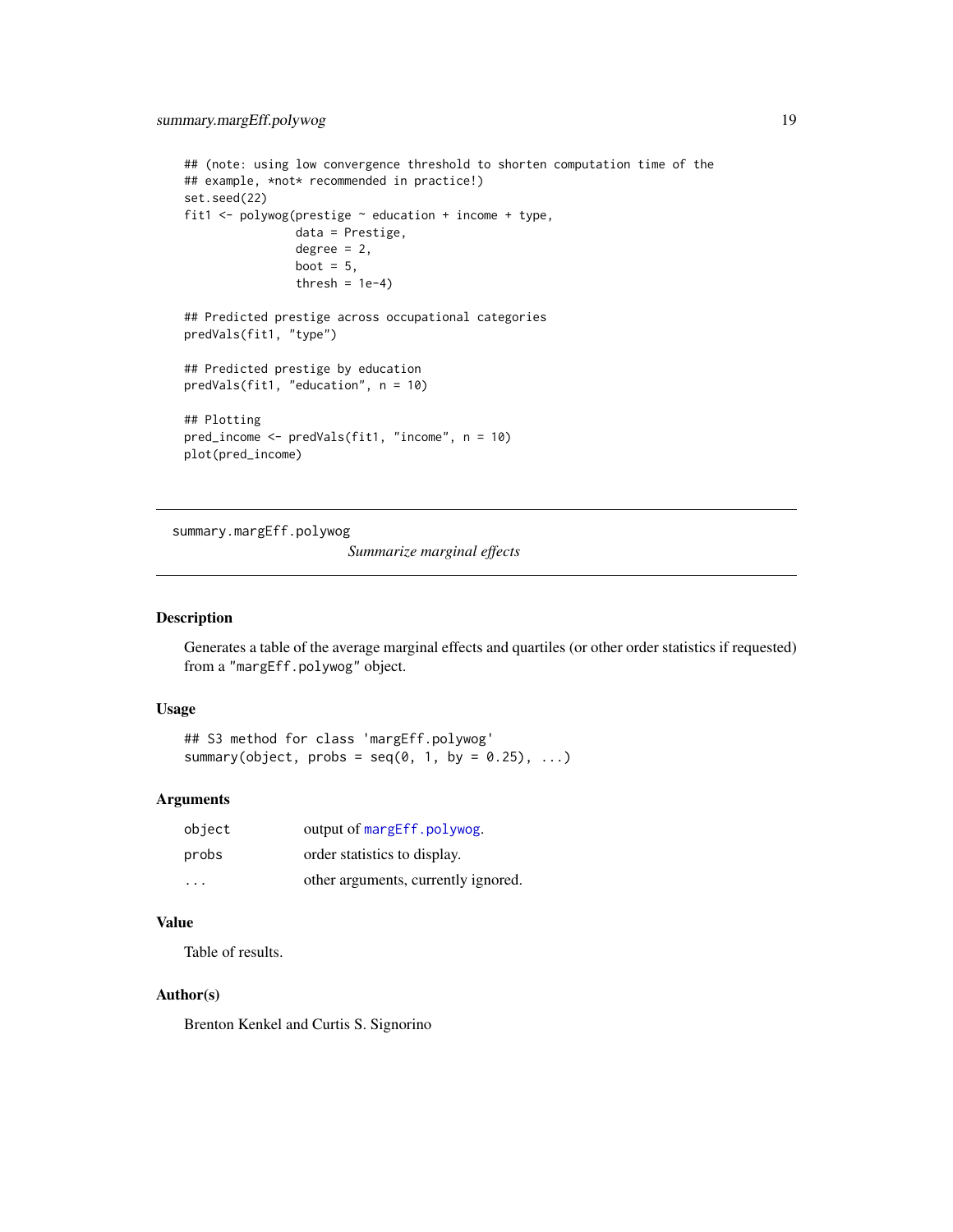<span id="page-19-0"></span>

Generates a "regression table" to summarize the fitted model, including coefficients along with their bootstrapped standard errors and confidence intervals. If the fitted model does not have a boot.matrix element, the output will contain NAs for the standard errors, and confidence intervals will not be displayed.

# Usage

```
## S3 method for class 'polywog'
summary(object, level = 0.95, prop0 = FALSE, ...)
```
# Arguments

| object   | a fitted model of class "polywog", typically the output of polywog.                                                                                                                                     |
|----------|---------------------------------------------------------------------------------------------------------------------------------------------------------------------------------------------------------|
| level    | width of the bootstrap confidence interval to compute for the model coefficients.                                                                                                                       |
| prop0    | logical: whether to print the proportion of bootstrap iterations in which each<br>coefficient was estimated as exactly 0. This may be informative but should <i>not</i><br>be interpreted as a p-value. |
| $\cdots$ | other arguments, currently ignored.                                                                                                                                                                     |

#### Value

An object of class "summary.polywog" whose elements are the "regression table" (coefficients) and additional information from the original fitted model.

# Author(s)

Brenton Kenkel and Curtis S. Signorino